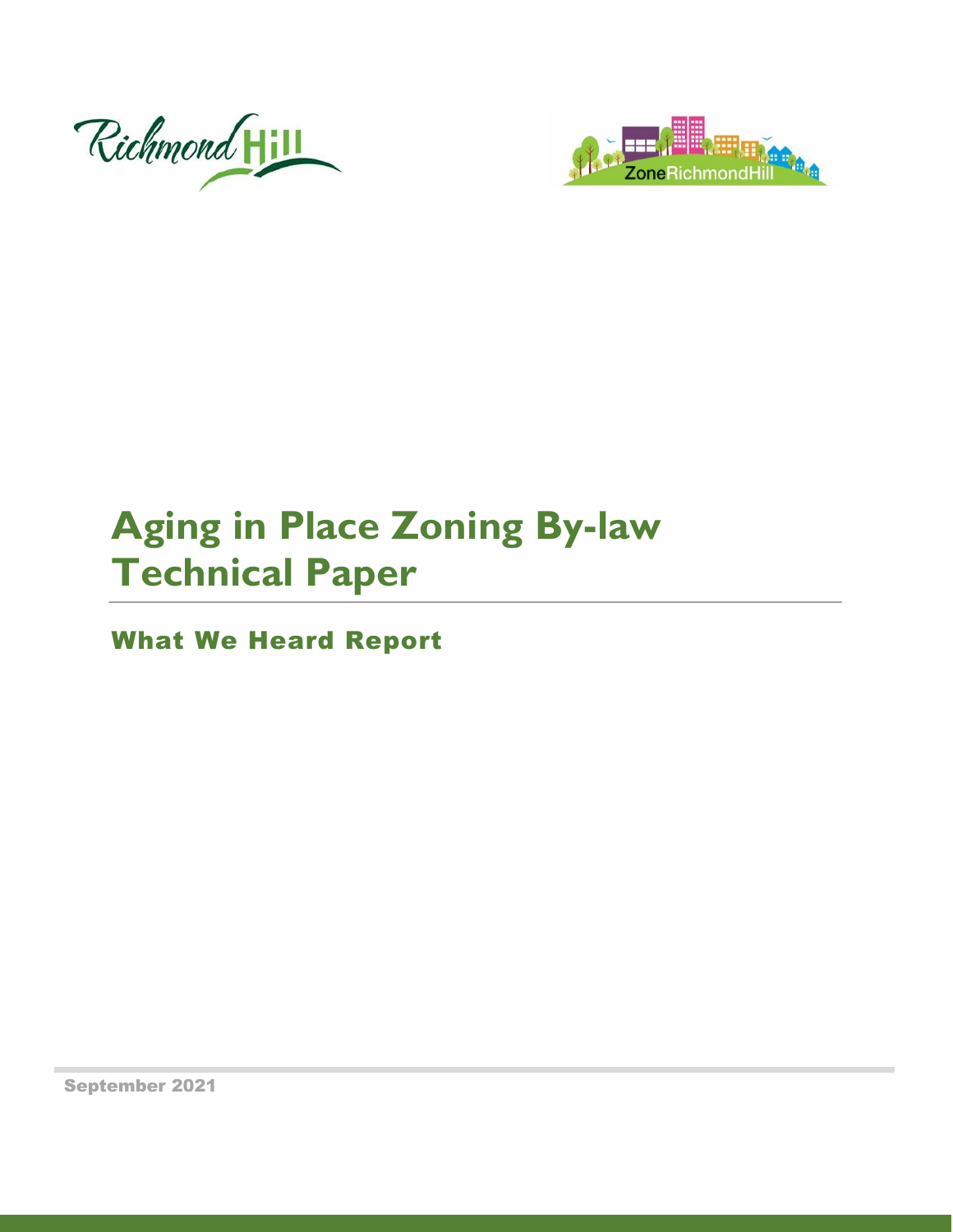**City of Richmond Hill Aging in Place Zoning By-law Technical Paper** 

Prepared by:<br>gladki planning associates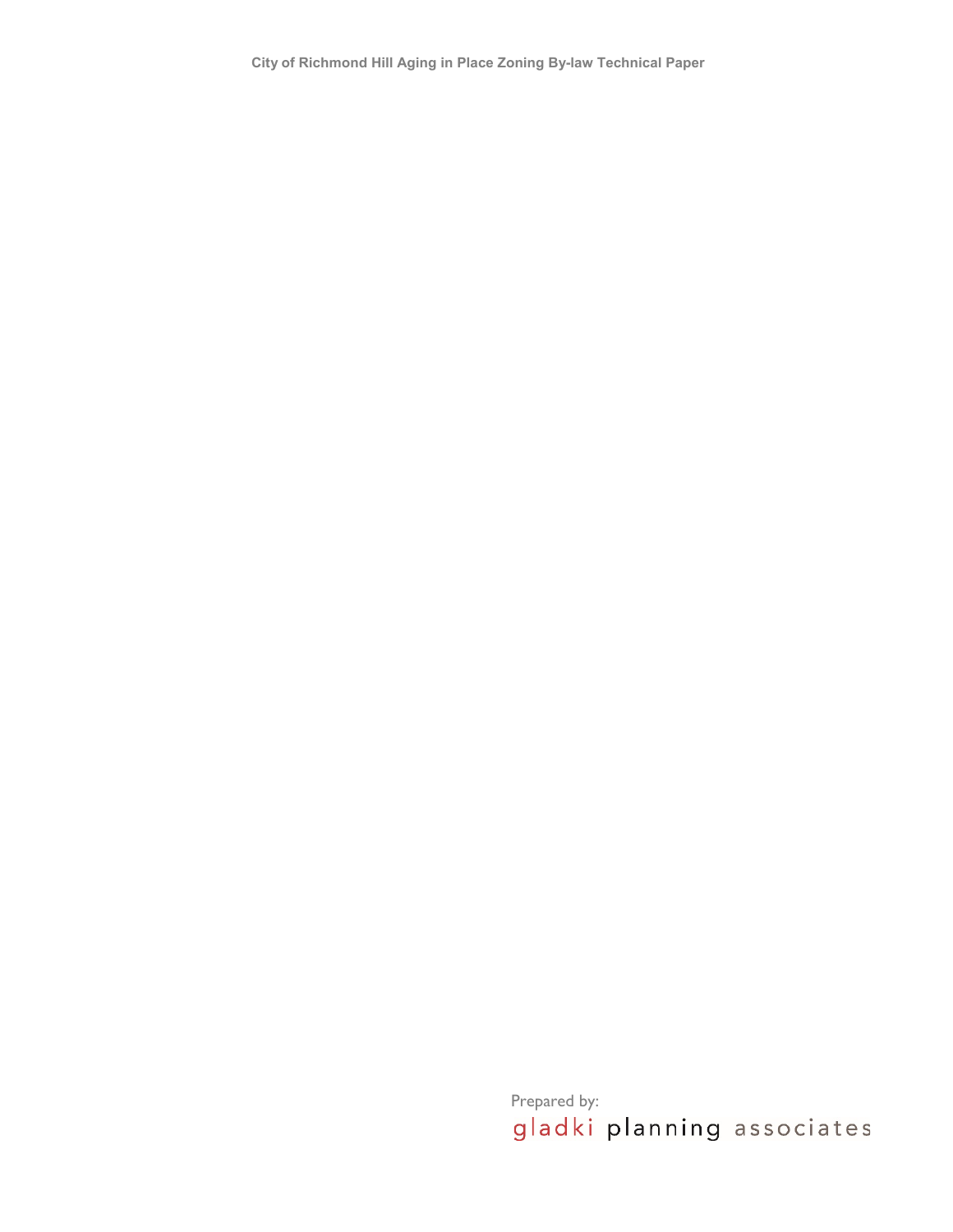## **Contents**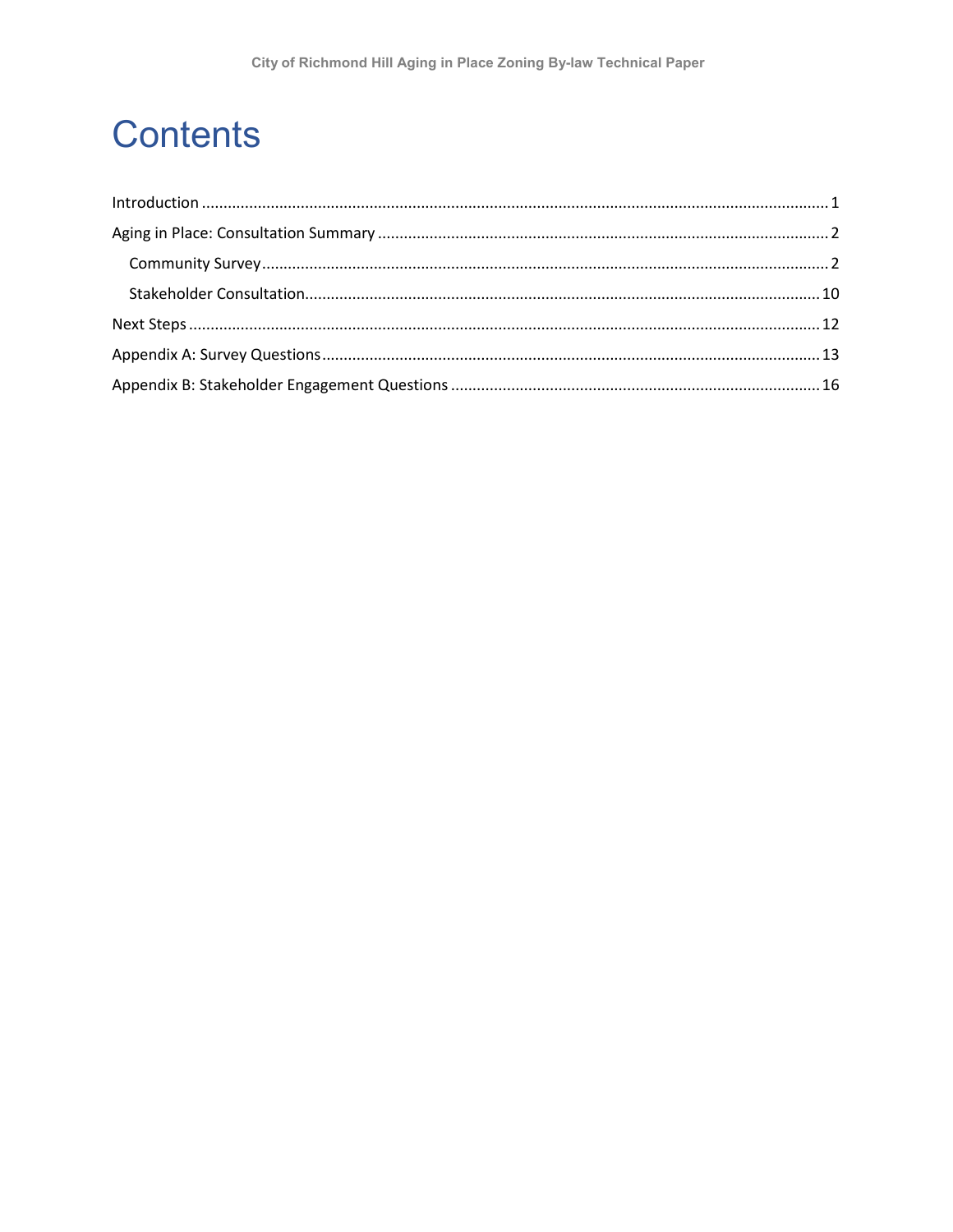## <span id="page-3-0"></span>**Introduction**

 Tuesday, August 3, 2021 from 2:00 – 4:00 PM. There were eight stakeholders with This *What We Heard* report documents the consultation undertaken for the Aging in Place technical discussion paper. The consultation consisted of an online public survey with 839 respondents and a stakeholder consultation with service providers. The online public survey was open during June and July 2021 and was prepared in conjunction with the Age Friendly Community Initiative with the City Manager's Office (see Appendix A for survey questions). The City of Richmond Hill and Gladki Planning Associates held a stakeholder consultation on representation from Yee Hong Seniors Living, Schlegel Villages, Sunrise Senior Living and Carefirst Transitional Care Centre (See Appendix B for stakeholder consultation questions).

 in place from a land use and zoning perspective. This study will inform (1) any necessary and care facilities (e.g. size, setback, landscaping, parking and loading). This Aging in Place discussion paper is prepared by Gladki Planning Associates in support of the Comprehensive Zoning By-law Review to address the concept and implementation of aging changes to the Official Plan policies related to seniors housing and care facilities; (2) where, within Richmond Hill, seniors housing and care facilities should be permitted in the new comprehensive zoning by-law; and (3) appropriate performance standards for seniors housing

 Place supports exist, but for this study we will be focusing on (1) adult-lifestyle communities services such as meals and housekeeping); (3) long-term care homes (24-hour assistance); and For the purpose of this study, Aging in Place allows seniors to live in their familiar community for as long as possible, even as their health and subsequent needs change. A range of Aging in (residences marketed to seniors); (2) retirement homes (independent living with support (4) hospice care (near the end of life).

 as part of phase three (September, 2021). Phase four will include a public information consultation and will conclude with the final report in November/ December 2021. The development of the Aging in Place technical paper is divided into four phases. Phase one, the project kickoff, was completed in November 2019, Phase two (ongoing) includes background research and community consultation. The draft technical paper will be developed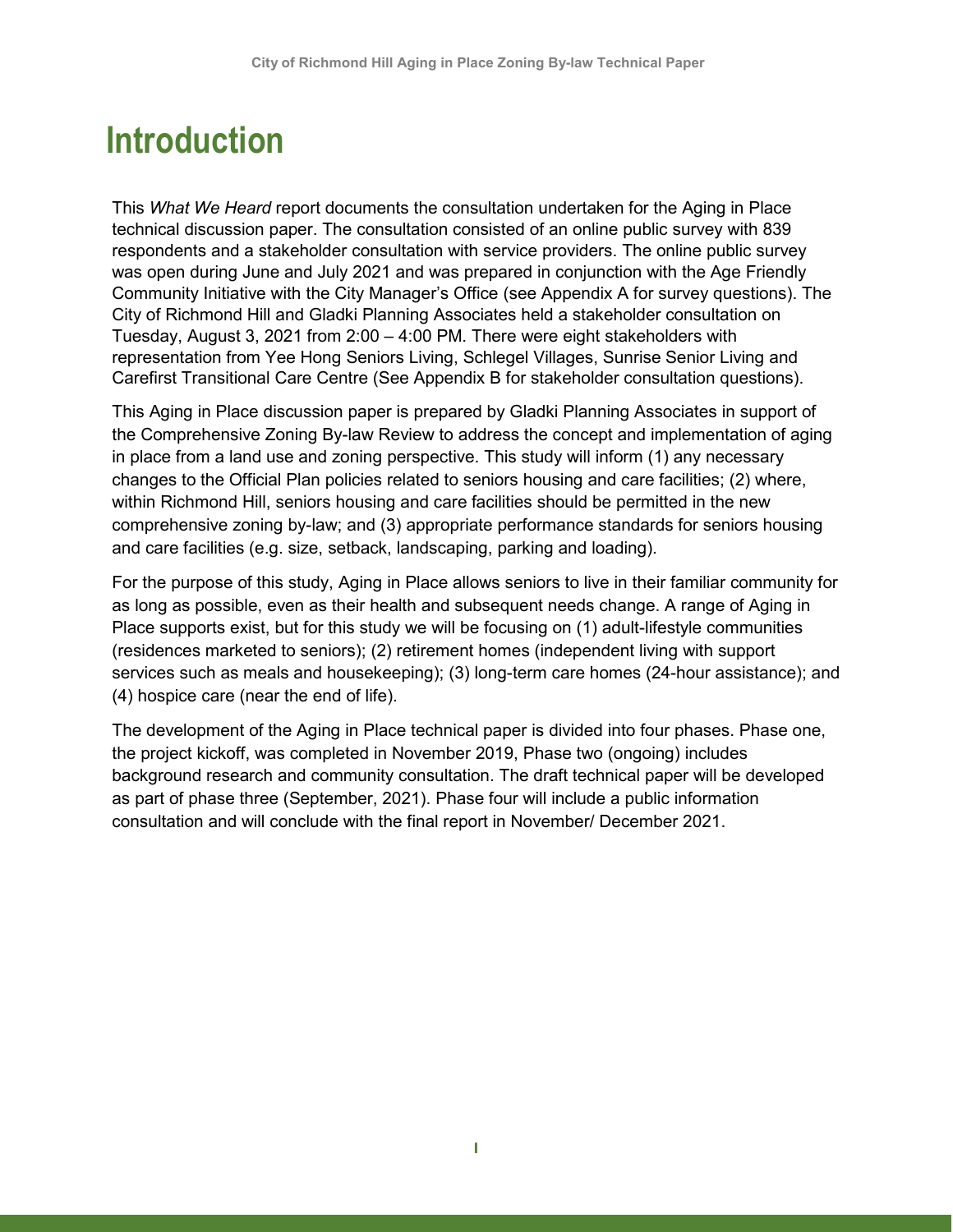## <span id="page-4-0"></span> **Aging in Place: Consultation Summary**

 and zoning approach. The public survey found that it was very important to seniors that they important factors. Seniors consider many factors as important when seniors' facilities are Respondents value highly having access to amenities and services, having access to green The public and stakeholders were consulted for this project to inform an appropriate land use stay in Richmond Hill as they age and for support services to be located in their neighbourhood, with community centres, libraries and home support services considered to be the most established in their neighbourhoods, with the most important being (1) proximity to outdoor spaces such as parks, (2) connectivity such as access to transit, and (3) provision of parking. space and nature, accessibility, and affordable scaled housing for seniors.

 seniors into their communities, many facilities require larger buildings, the need for flexibility in The stakeholder consultation highlighted the trend of campuses of care and integration of the Official Plan with regards to provisions related to the range of senior housing type uses, and flexible zoning approaches to permit ancillary uses and appropriate parking rates.

### <span id="page-4-1"></span>**Community Survey**

 *Hill through an online platform in June and July 2021, with 839 respondents. The survey results The Aging in Place Survey which consisted of 16 questions was shared by the City of Richmond are as follows.* 

 The majority of respondents were 65 to 74 years old (43%), followed by respondents aged 55- 64 (28%), 75 years old or older (21%) and 54 years and younger (8%) **(See Figure 1).**  *Answered: 834, skipped: 5.* 



#### **Figure 1: Age of Respondents**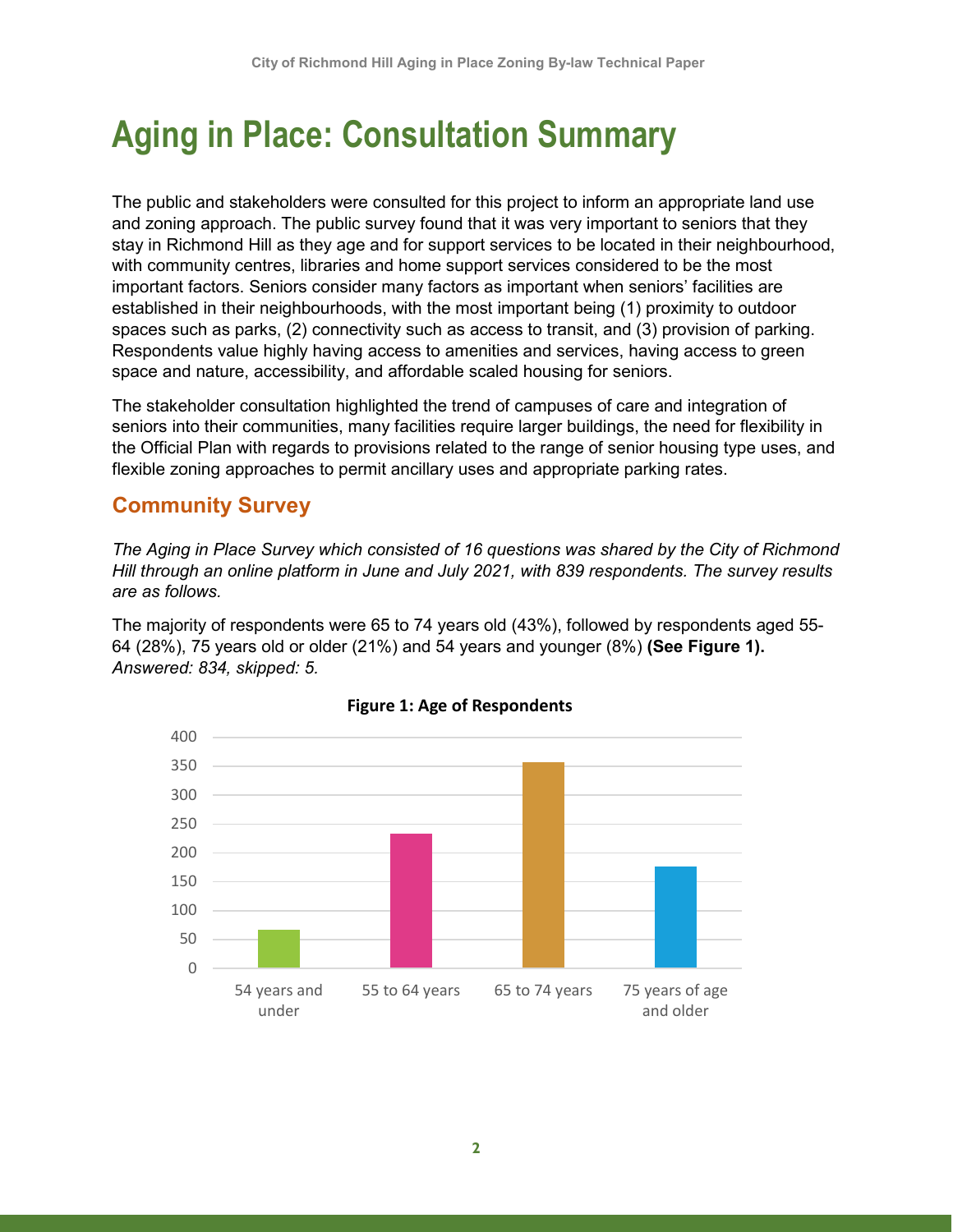

 (47%). Following this, 32% of respondents rated Richmond Hill good/ fair, 16% rated Richmond The majority of respondents rated Richmond Hill as a very good place to live as they aged Hill as excellent, and 5% rated it as poor (**See Figure 3).** *Answered: 677, Skipped: 162.* 





 as well as things they would change. Given that the purpose of this report is to inform Official Plan recommendations and a Zoning approach, comments have been summarized that relate to Respondents were asked to describe why they chose this rating and 447 people responded with comments. These comments offered a range of reasons why they enjoy aging in Richmond Hill land use and zoning related issues. The survey responses uncovered four main themes. They are as follows: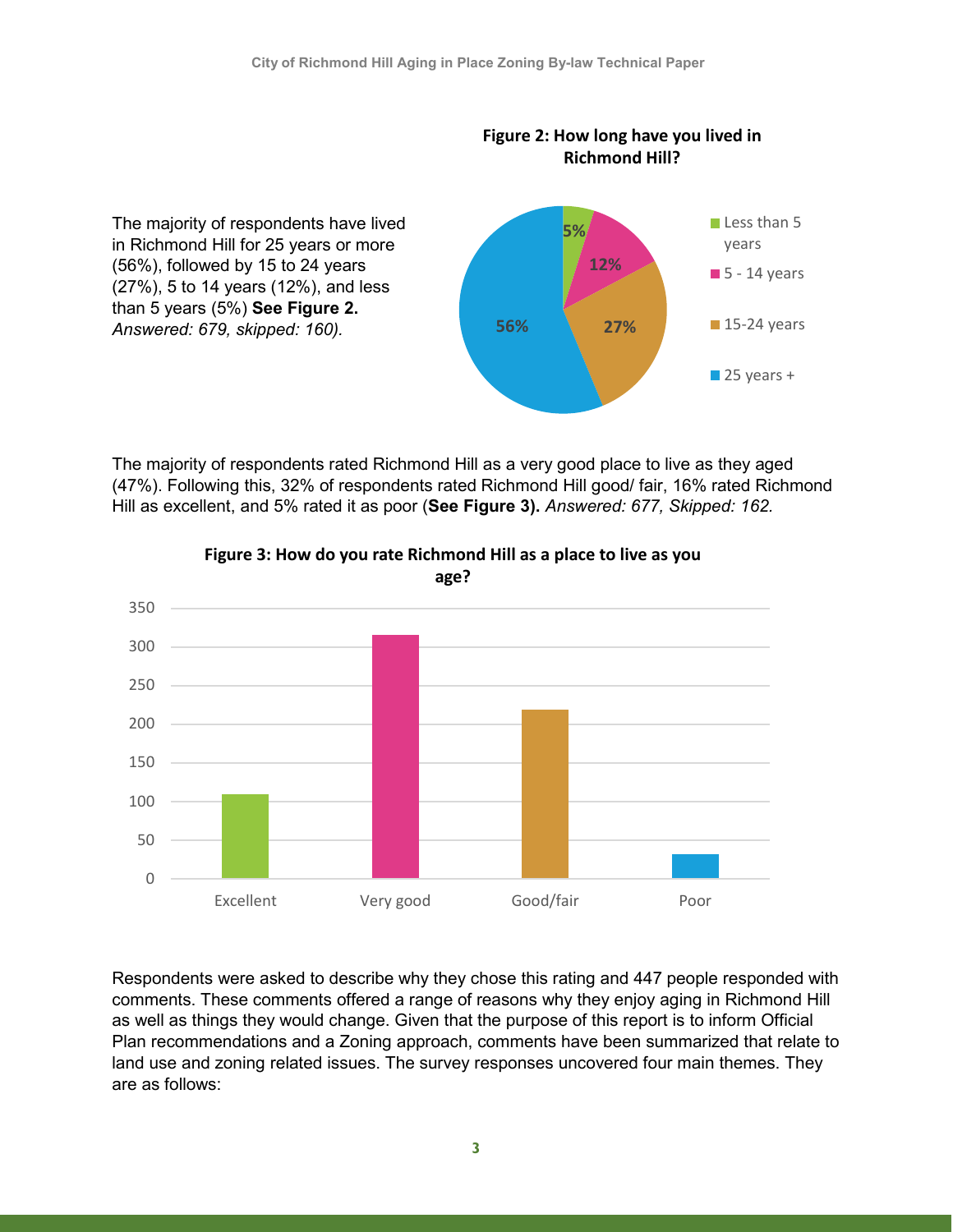#### **Access to Amenities and Services**

 The McConaghy Centre was identified as a community anchor for seniors' gathering and The largest theme in the comments was the importance of accessing amenities and services. Specifically, health services (e.g. hospitals, dental, eye, hearing and foot care), community amenities (e.g. seniors' centres, libraries, swimming pools, places of worship), daily living amenities (e.g. grocery shopping, malls), and entertainment amenities (e.g. Richmond Hill Centre for Performing Arts, theatres, outdoor concerts, eateries) were identified as important. activities.

 an important model for community design. Amenities were discussed in the context of access and whether people could easily reach amenities by vehicle or on-foot. Respondents identified that driving becomes more of a challenge as people age, so walkable places and proximate amenities and services are necessary. Car-dependent neighbourhood design and the need for improved public transit was discussed. The "fifteen-minute neighbourhood" was mentioned by a number of respondents as

#### **Accessibility**

 The need for physical accessibility in housing, building, parking and street design was mentioned by a number of respondents. Respondents mentioned that buildings and streets consideration, as respondents noted that it is becoming harder to cross wide streets. must consider those that are walker and wheelchair bound and disability parking must be available. Specifically, issues include ensuring that entrances are graded and resurfaced, access ramps are available, curb cuts are an appropriate width, and accessible push buttons are present. Consideration regarding the width of roadways was identified as an important Stakeholders shared that wide streets are difficult to cross, especially during inclement weather, for people with mobility issues. This is an important consideration since the Official Plan permits long-term care facilities in Centres and Corridors, including part of Major Mackenzie Drive.

#### **Green Space and Access to Nature**

 improved trail systems and overall improved access, through transportation services that will take them to natural areas. The respondents stated that Richmond Hill has an abundance of parks, trails, and opportunities to access natural areas. In some cases, respondents would like to see more green space,

#### **Housing for Seniors**

 A number of respondents noted the range of housing options needed for people as they age. There is a need for bungalow-style dwelling units (one-floor) for seniors living alone and two- family dwelling units to accommodate elderly people living with their families. Senior-themed support for those who desire to remain in their home. The cost of long-term care homes was identified as a barrier to respondents. housing communities with flexible living areas was mentioned, as was medical and in-home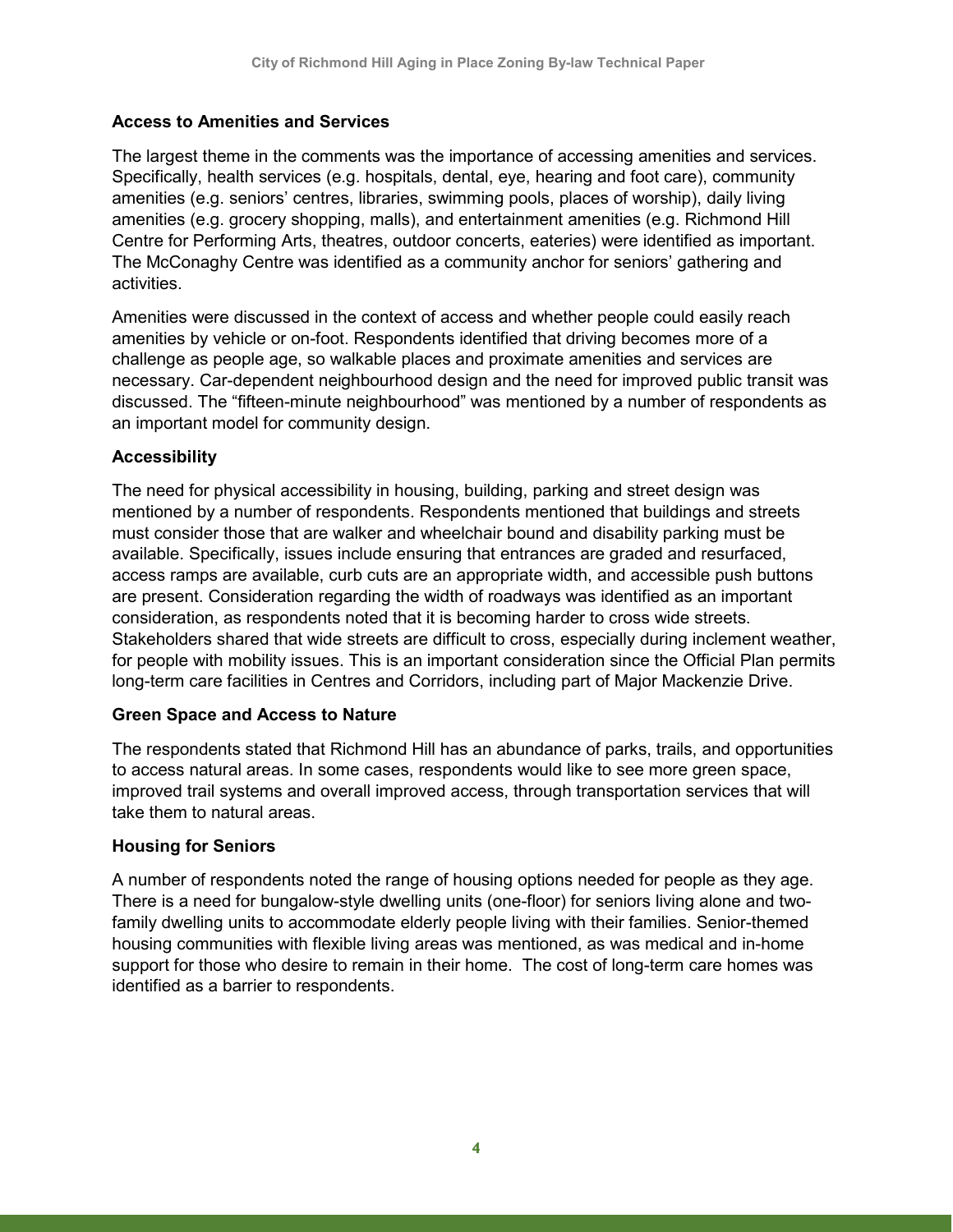

 Respondents were asked which of the following support services for older adult housing and care services and facilities were available in their neighbourhood **(See Table 5)**. The options services such as meals and housekeeping) and Long-Term Care Homes (nursing homes). were the following: Community Centres and Libraries (both publicly and privately operated), Home Support Services (personal support works, meal delivery), Adult Lifestyle Communities (residences marketed to older adults), Retirement Homes (independent living with support *Answered: 560, Skipped: 279*.



#### **Figure 5: Are the following support services available in your neighbourhood?**

 neighbourhood, there was significant uncertainty as well. Retirement Homes are present in 57% Respondents identified Community Centres and Libraries as the most common support services available in their neighbourhood (84% yes, 7% no), with the most certainty (9% unsure). For the remaining services and facilities, while many respondents noted that they were present in their of respondents' neighbourhoods, with 13% saying they were not and 39% of respondents unsure. Long-Term Care Homes are present in 51% of respondents' neighbourhoods, with 13% of respondents saying they are not, and 30% unsure. Adult Lifestyle Communities are present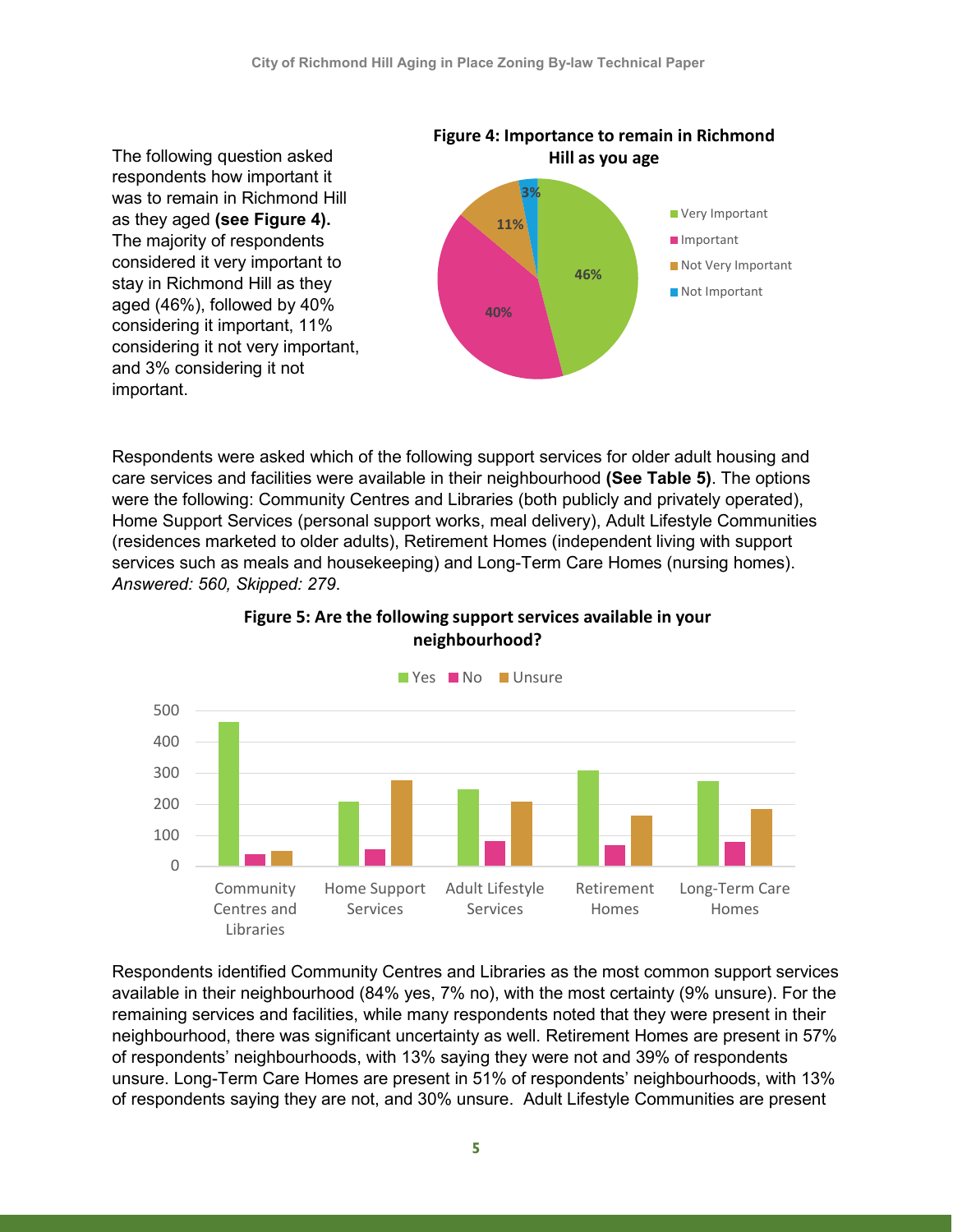in 46% of respondents' neighbourhoods, with 15% saying they are not and 39% unsure, and lastly, Home Support Services are present in 39% of respondents' neighbourhoods, with 10% saying they are not and 51% unsure.

 The following question asked respondents to rate the importance of specific support services to services such as meals and housekeeping) and Long-Term Care Homes (nursing homes). be located in their neighbourhood as a means for older adults to stay in their community **(See Table 6).** The options are: Community Centres and Libraries (both public and private), Home Support Services (personal support workers, meal delivery), Adult Lifestyle Communities (residences marketed to older adults), Retirement Homes (independent living with support *Answered: 562, Skipped: 277* 

 The majority of respondents found all of the support services listed to be very important, with a downward trend towards not important. Respondents rated Community Centres and Libraries as the most important, with 75% stating very important and only 1% rating them as not important. Home Support Services was rated by 68% of respondents as very important, and the remaining three services were rated generally the same, with approximately 55% of respondents rating them as very important.





 Outdoor Spaces (parks, sidewalks, accessible buildings), Scale of Use (such as size of building neighbourhood), Traffic Circulation (such as increased on-site or street congestion), The following question asked how important a number of factors are in establishing older adult housing and care facilities in residential neighbourhoods **(See Figure 7)**. These factors are and size of property), Design of Buildings (such as fitting within the existing character of the Connectivity (such as access to transit, along major streets), Parking (such as on-site or street parking availability), and Noise (such as the location of on-site amenities or the parking area being located too close to existing uses). *Answered: 560, Skipped: 279.* 

 In general, the majority of respondents ranked all factors as very important, with a downward trend toward not important. Outdoor Spaces such as parks, sidewalks and accessible buildings were identified as very important by 82% of the respondents, the highest ranking. Connectivity, such as access to transit and proximity to major streets, was ranked the second highest, with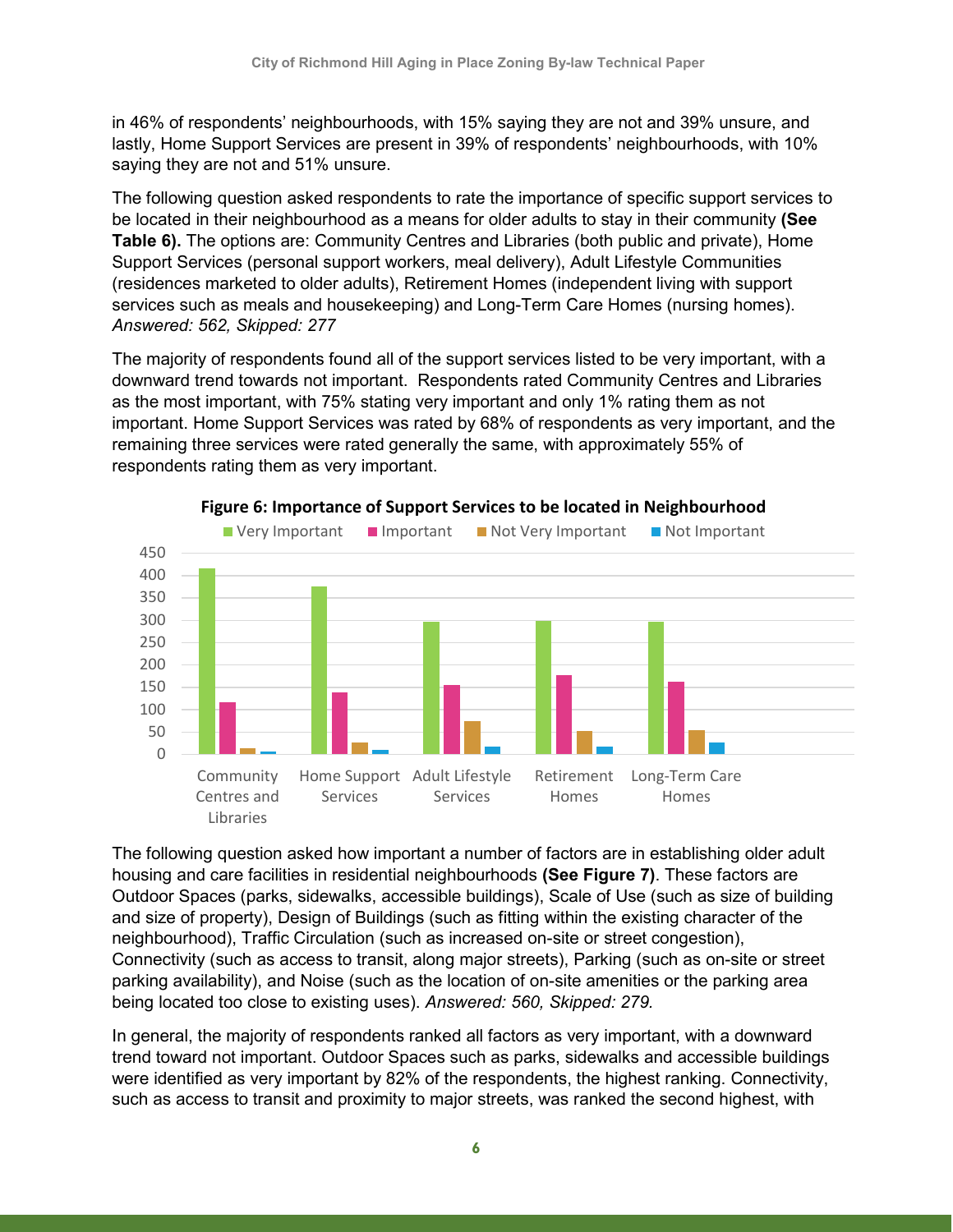67% of respondents rating it as very important. Following this in a close range is Traffic  $(52\%)$ . Circulation (63%), Parking (61%), Noise (60%), Design of Buildings (58%) and Scale of Use



**Figure 7: Importance of Factors in Older Adult Housing and Care Facilities** 

Respondents were given an opportunity to expand on their answers. These comments focused on the following themes:

 in (e.g. tai chi or chess), seniors' housing with raised gardens so seniors can have flowers or **Outdoor Spaces:** There is a need for shaded areas, public washrooms in parks, free parking close to trails and recreation areas, proper care of green spaces, ravines and trails, more parkettes and benches, sitting areas for socializing, parks big enough for people to congregate vegetables, a green environment.

 **Walkability/ Co-location of Uses:** There is a need for amenities within senior-friendly walking distances (such as restaurants, groceries, libraries, pharmacies, medical buildings), seniors' housing with other facilities, such as Child Care Centres and Community Centres, and for seniors' housing to be built near parks, libraries and stores to encourage walking and independence.

 varied housing options for seniors such as one-floor bungalows or triplexes and quadruplexes, as many seniors don't want to live in condos without outdoor space. **Scale of Use:** There is a need for smaller seniors' homes with 15-20 residents and not large impersonal buildings with hundreds of seniors, low-rise buildings (less than 4 storeys) with less than 75 residents so the needs of the residents can be handled properly and efficiently, and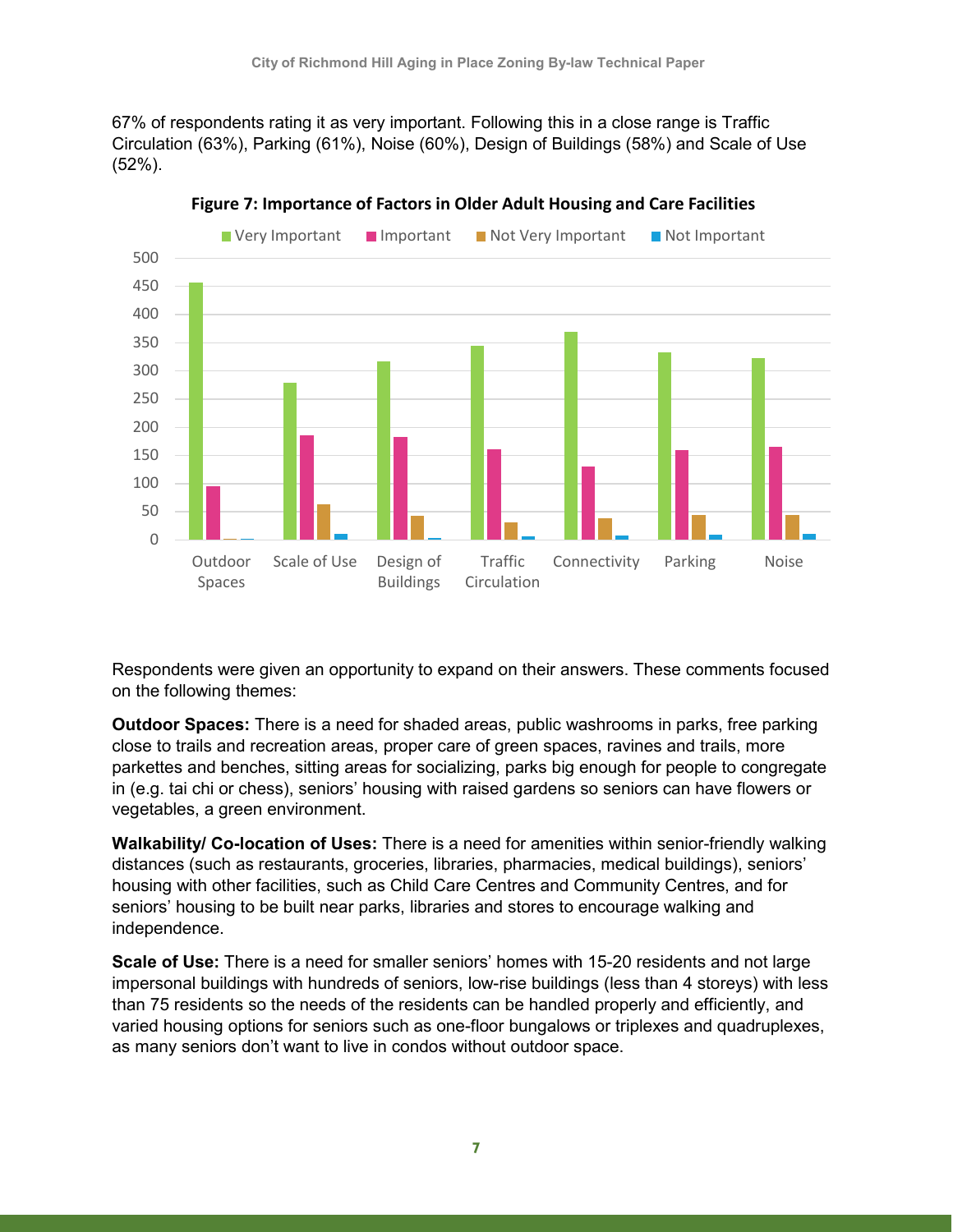**Connectivity:** There is a need for seniors' transit options that include home to destination and return service, access to bicycle lanes, access to assisted transportation services (WheelTrans), and improved bus routes, especially along Weldrick Road West to Hillcrest Mall.

 **Parking**: There is a need for parking on sites (not on neighbourhood streets) and accessible parking spots for seniors (both local and visitors).

Other comments touched on noise pollution, the need for accessibility in all of the above categories, concerns around congestion, and the need to welcome modern approaches to housing.

 comfortable locating within older adult housing and care facilities **(See Figure 8)**. The options employment services or settlement services), Recreation Space (such as gymnasiums, fitness as where one can renew a health card or pay your taxes), Places of Worship (such as churches, mosques, temples or synagogues), Day Nurseries (childcare centres, not including private home daycare), and Arts and Entertainment (such as theatres, museums or cultural centres). The following question asked which services (open to the general public) would respondents be are Health Services (such as clinics, pharmacies or counselling), Social Services (such as classes or community meeting rooms), Personal Services (such as beauty salons), Professional Services (such as legal services or accountants), Retail, Libraries, Government Services (such *Answered: 556, Skipped: 283.* 



#### **Figure 8: Services to Locate within Older Adult Housing and Care Facilities**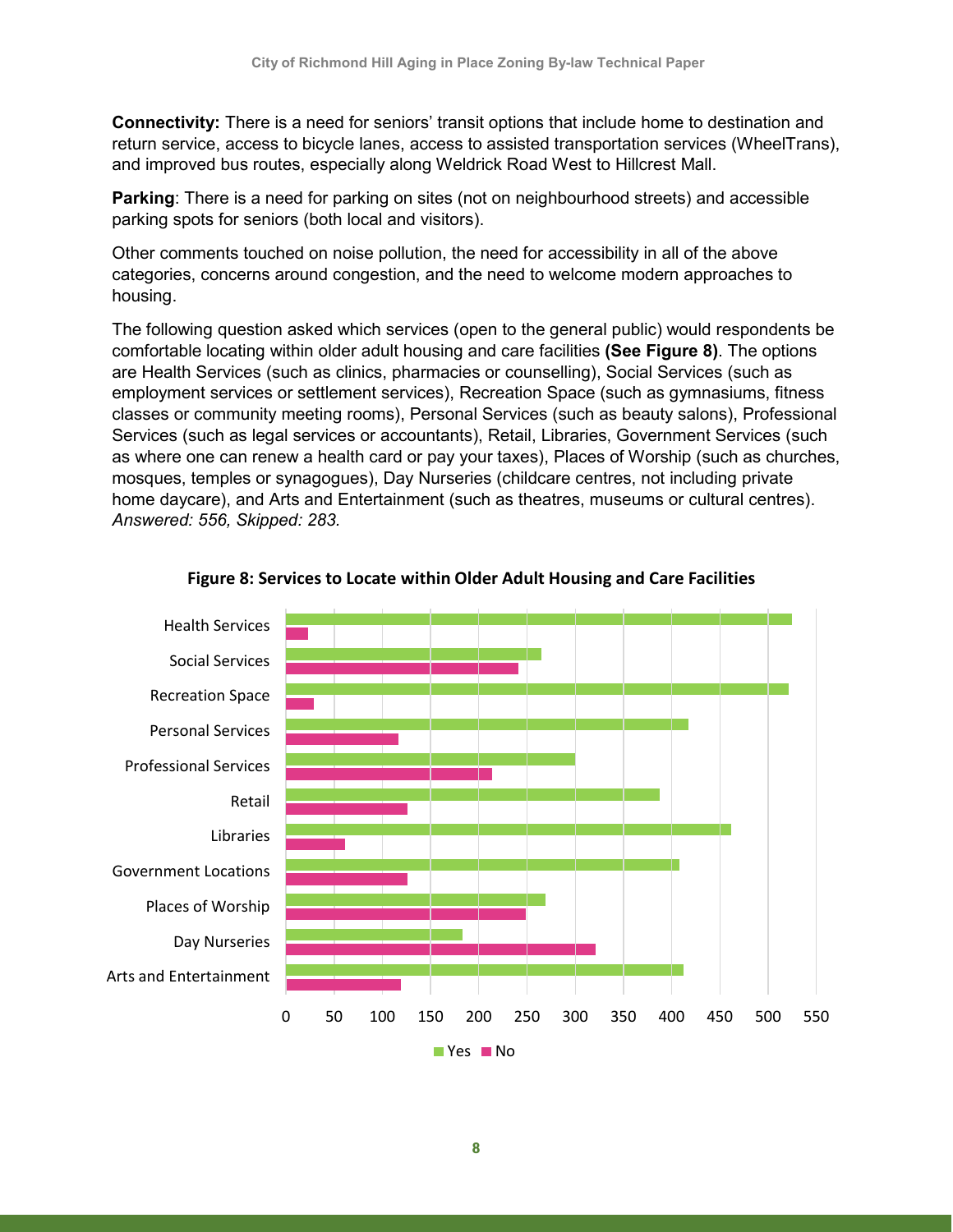older adult housing and care facilities, with 96% and 95% saying "yes", respectively. Following (78%), Government Services (76%) and Retail (75%). There was more of a central split for the older adult housing and care facilities, with 64% of respondents saying "no". Respondents said that they would want Health Services and Recreation Spaces located within this, respondents highly rated Libraries (88%), Personal Services (78%), Arts and Entertainment remaining services, with the following breakdown saying "yes": Professional Services (58%), Social Services (52%) and Places of Worship (52%). Day Nurseries were not preferred within

 and Child Care facilities were commonly identified as not appropriate for seniors' facilities. Beyond this, comments focused on the following themes: Respondents were given an opportunity to expand on their answers. A number of comments focused on services and amenities not being needed within seniors' facilities. Places of Worship

#### **Need for Community Integration**

 and facilities on site may stop seniors from leaving the facilities. Respondents said many of the A number of respondents stated that for many seniors, going into the community to run errands or visit a place of worship is an important part of community integration. Having certain services above services are needed infrequently, so they can be accessed within the community. While potentially not necessary on site, respondents said it was important for services to be located nearby.

#### **A Nuanced Approach**

 A number of respondents stated that what may be preferred by some seniors may not be places of worship, it would be hard to cater to all seniors living in a facility. Respondents stated consider the needs in long-term planning horizon. relevant to others. For many of the options listed above, including personal care services or that for many of the services and amenities, there is a need for more information to adequately

#### **Need for Peace and Safety**

A number of respondents shared concerns around the noise, traffic and busyness of co-location impacting the peace and tranquility of the facility. There are concerns that the general public may not have consideration for seniors, with examples being long line-ups, services and amenities open late at night, use of social media, and parking. Safety and security was also shared as a concern, with a preference to not having the general public in spaces where some of the seniors who are vulnerable live. Health concerns and possible transmission of diseases and viruses was mentioned.

#### **Availability of Online Services**

 A number of respondents stated that many services listed, such as government services (e.g. renewals) and employment services can be done online.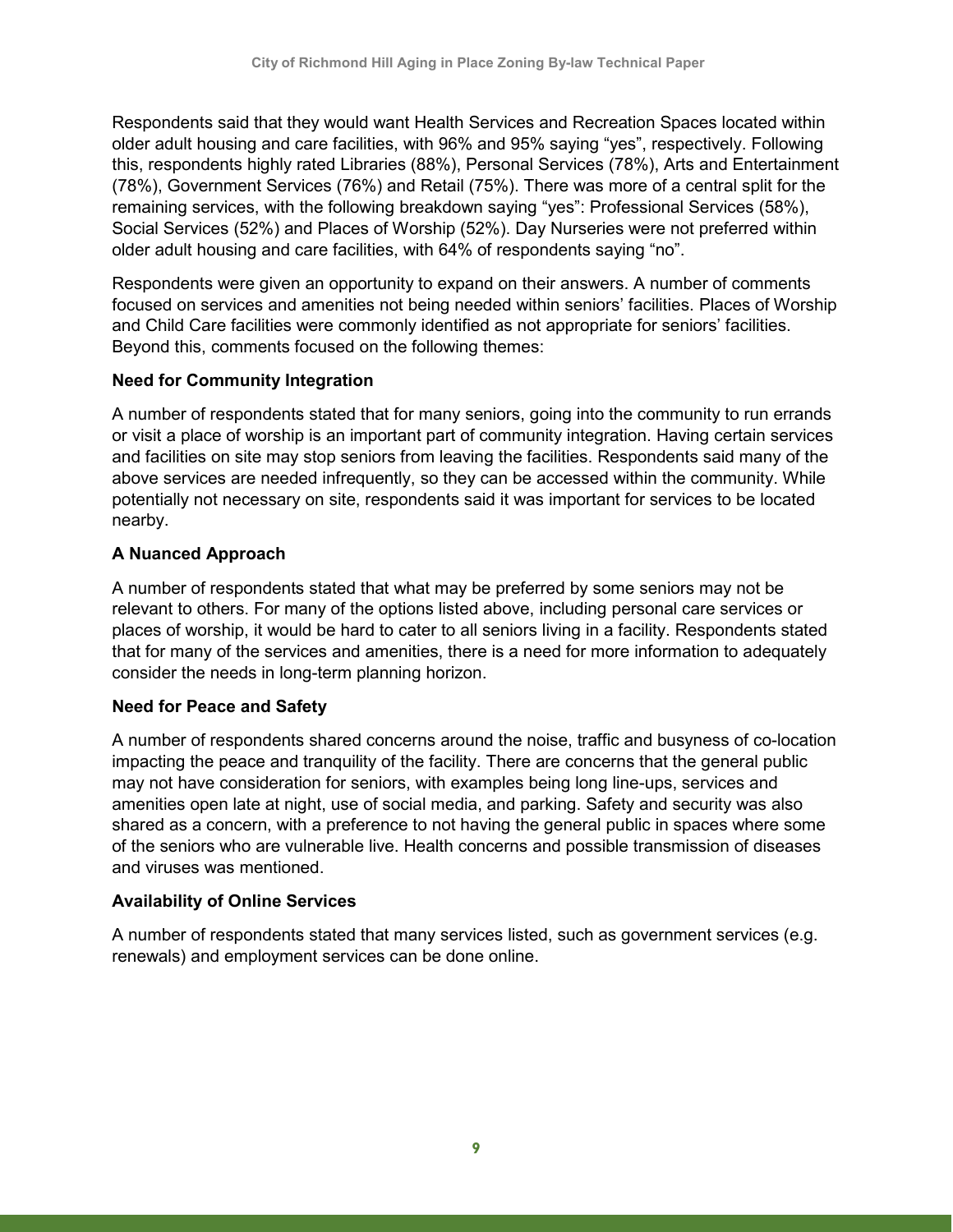### <span id="page-12-0"></span>**Stakeholder Consultation**

 Tuesday, August 3, 2021 from 2:00 – 4:00 PM. There were eight stakeholders with The City of Richmond Hill and Gladki Planning Associates held a stakeholder consultation on representation from Yee Hong Seniors Living, Schlegel Villages, Sunrise Senior Living and Carefirst Transitional Care Centre.

The following themes arose in this consultation:

#### **Campus of Care**

 provide other community service components such as medical centres, community hubs, to day-to-day activities. Accordingly, they indicate that development can compliment the facility Much of the stakeholder consultation focused on seniors' facilities as campuses of care that intergenerational programs, vocational training programs related to seniors' care programs, and gyms, among others. This approach promotes connectivity and connectedness and allows for a mix of services and uses within both the community of seniors and the larger community. Stakeholders observe that: Seniors don't want to be isolated and want connection to others and to allow for multifunctionality and strengthening of existing City infrastructure.

 holistic approach is needed. When considering what specific services or amenities should be included within seniors' communities, stakeholders said that almost all would be attractive and support integrated communities. With the communities of care approach, any services or amenities that are available to the public should be available to seniors. Segmenting uses is not helpful and a

#### **Built Form: Large Facilities**

 large facilities (12+ storeys) that are located on busy thoroughfares and often focus on the town The stakeholders stated that their organizations typically have larger facilities. Schlegel has square concept with commercial uses serving onsite and area residents. One stakeholder stated that retirement homes previously needed 120 beds (approximately 4-6 storeys and 3-4 acres) to be sustainable, but with rising costs there now needs to be 150-175 beds.

 These large facilities can accommodate activities and programs for seniors and with trends towards campuses of care, include space for services and amenities. These facilities also allow for residents to age in place as they typically provide a range of residential and supportive care services. One stakeholder anecdotally stated that often seniors will benefit from living in seniors' facilities given that they can attend programs, connect with others and participate in ways that their previous single- family home does not allow for.

 own residences (ranging from bungalows to multi-storey retirement homes) and providing a full range of services such as home care, nursing, friendly visitors, transportation to a wellness centre, etc. While at home, it is crucial that design features are updated to accommodate At a smaller scale, one stakeholder discussed their experience in supporting seniors in their changing needs, most importantly with bathrooms (e.g. support bars, door widths).

#### **Official Plan Considerations**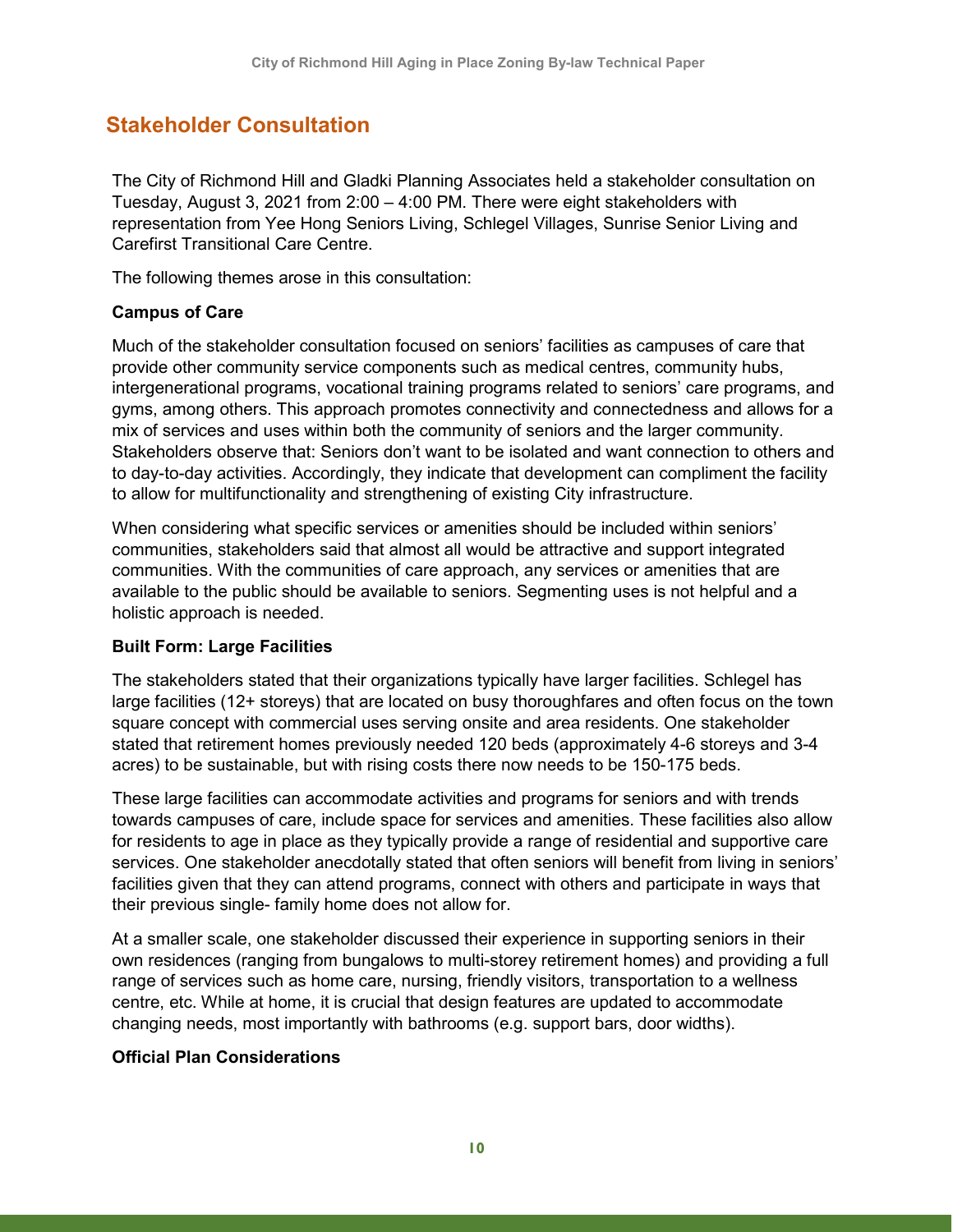To encourage seniors' care and living facilities, stakeholders identified a need for flexibility in the neighbourhoods along arterial streets is appropriate given the size of the facilities and need for expensive and there is limited space for ground-level parking. Richmond Hill Official Plan. The Official Plan's requirement to allow for long-term care homes in transit, however one stakeholder identified that there is not always sufficient space on arterials for such large facilities. In these situations, parking is also an issue as underground parking is

 When considering a campus of care or integrated seniors' facilities, stakeholders indicate that components of long-term care homes often require Official Plan Amendments as the Official the Official Plan policy is too restrictive and needs to be more flexible. Retirement homes and Plan only specifically identifies residential use and Long-Term Care facilities as permitted uses, whereas there is a range of seniors housing and care facilities that fall within a spectrum between those two permitted uses. The campus approach supports seniors and caregivers, accordingly stakeholders noted that City policies should encourage this approach through flexibility.

 The term *compact urban form* was identified as too restrictive for the needs of seniors' facilities and seems to neglect the need for seniors to access ample open space. It was however In this regard, multi-story built form can work well for seniors' facilities. acknowledged by another stakeholder that not all seniors want to be in the countryside and facilities should be in urban areas so they are not isolated from their community, and vice versa.

 retirement home is considered residential. Sunrise Senior Living finds themselves between "assisted living community". Often facilities are a blend of traditional categories related to Municipalities in Ontario vary in considering housing geared to seniors as residential or institutional uses. Traditionally, long-term care facilities are under institutional zoning and a definitions, as they are a retirement home under law but they operate similar to a long-term care facility given the high level of care and activities they provide. They prefer to use the term seniors' facilities. Accordingly, stakeholders recommended that the update to the Official Plan should consider this spectrum.

#### **Zoning Considerations**

 To encourage seniors' care and living facilities, stakeholders identified a need for flexibility in the Zoning By-law, specifically related to accessory uses which are generally secondary uses that are not accessory to the main facility, which often cause zoning issues. Stakeholders find that accessory uses exclusively devoted to one use are not helpful and stakeholders have had issues with the definition of "accessory" in an integrated facility. One stakeholder recently dealt with a Ministerial Zoning Order where they had to be very specific in regards to accessory uses and they would prefer to be more generic. Stakeholders voiced that ideally, a zoning by-law would not restrict creativity and innovation as planning approvals require time, costs and cause delays.

 Parking rates in the zoning by-law should reflect the needs of seniors' facilities as many providers find it difficult to meet the requirements. In many cases, few residents drive and parking is used mostly by staff and visitors. Zoning by-laws often require 1 parking space per resident which is not necessary. A rate of 0.3 spaces/ retirement unit is more reasonable from a and those not easily accessible by transit, parking is important. Further, parking at grade is stakeholder's experience. Another stakeholder shared however that especially in rural locations important as underground parking becomes cost prohibitive for such developments.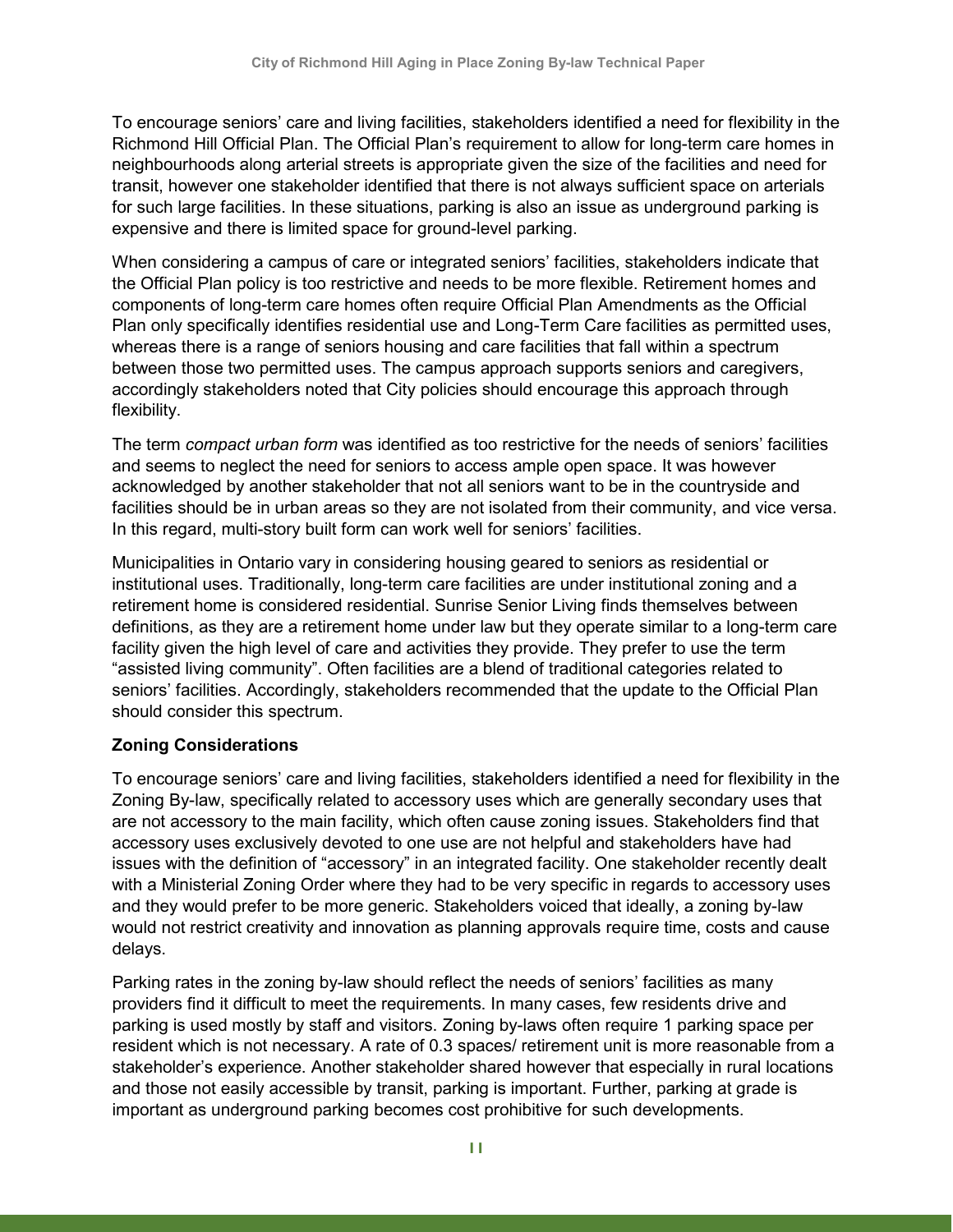The findings from the public survey and stakeholder consultation, combined with the background review conducted for the summary brief, will contribute to recommendations proposed in the First Draft of Study to be submitted in September 2021. This will be revised into a finalized version and will be shared with the public for a public information consultation in November 2021. The Final Report will be completed in December 2021.

### <span id="page-14-0"></span>**Next Steps**

- First Draft of Study, September 2021
- Finalized First Draft of Study, **October 2021**
- Public Information Consultation, **November 2021**
- Final Report, **December 2021**



#### **City Contact:**

#### Shelly Cham

[shelly.cham@richmondhill.ca](mailto:shelly.cham@richmondhill.ca) 

#### **Project Webpage:**

<https://www.richmondhill.ca/en/zone-richmond-hill.aspx>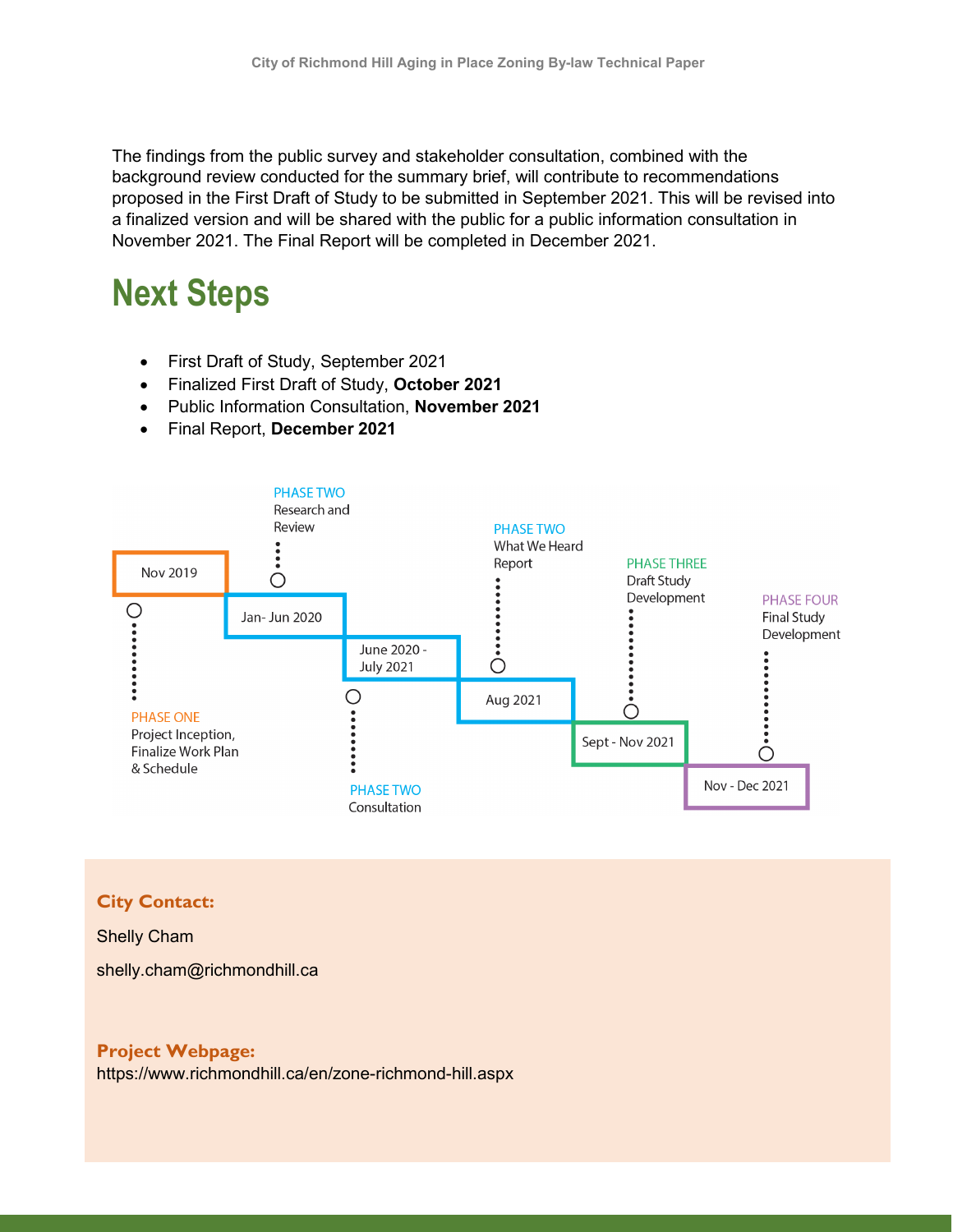## <span id="page-15-0"></span>**Appendix A: Survey Questions**

- 1. How old are you?
- 2. How long have you lived in Richmond Hill?
- 3. How would you rate Richmond Hill as a place for people to live as they age?
- 4. How important is it for you to remain in Richmond Hill as you age?
- interact with your friends, family or neighbours (on the phone, in person, over email or 5. Thinking about what life was like before the pandemic began, how frequently would you through social media)?
- 6. We'd like to learn more about your experiences living in Richmond Hill. Thinking about what life was like before the pandemic, please check all that apply:
	- a. I think there are opportunities for people of all ages to be socially active in my community.
	- b. I believe a good variety of events and activities are affordable and located in places that are comfortable and safe for older adults.
	- c. I can easily find information about activities and events, including details about the accessibility of facilities and transportation options for those who don't drive.
	- d. I have access to the internet at home.
	- e. Other (please explain).
- 7. In what ways do you prefer to receive information from the City about services, programs and events?
	- a. Newsletters, notices or flyers mailed to your home
	- b. Social media
	- c. City website
	- d. Email/ e-newsletters
	- e. Newspaper articles
	- f. Newspaper advertisements
	- g. Radio
	- h. Access Richmond Hill
	- i. Signs (digital, curbside signs, etc)
- 8. Thinking about what community life was like before the pandemic, please check all that apply
	- a. I believe older adults are included in activities for all community members.
	- b. I believe there are opportunities to socialize and maintain good networks of friends, family and neighbours.
	- c. I think older adults are regularly consulted on how to serve them better.
	- d. I find that service staff in businesses are generally courteous and helpful.
	- e. I find that community-wide settings and activities attract all generations by accommodating age-specific needs and preferences.
- 9. Thinking about what life was like before the pandemic, please check all that apply.
	- a. I am aware of opportunities for people of all ages to participate in suitable volunteer, civic and employment positions.
	- b. I am aware of various seniors organizations in our community
	- c. I participate in one or more seniors organizations in our community.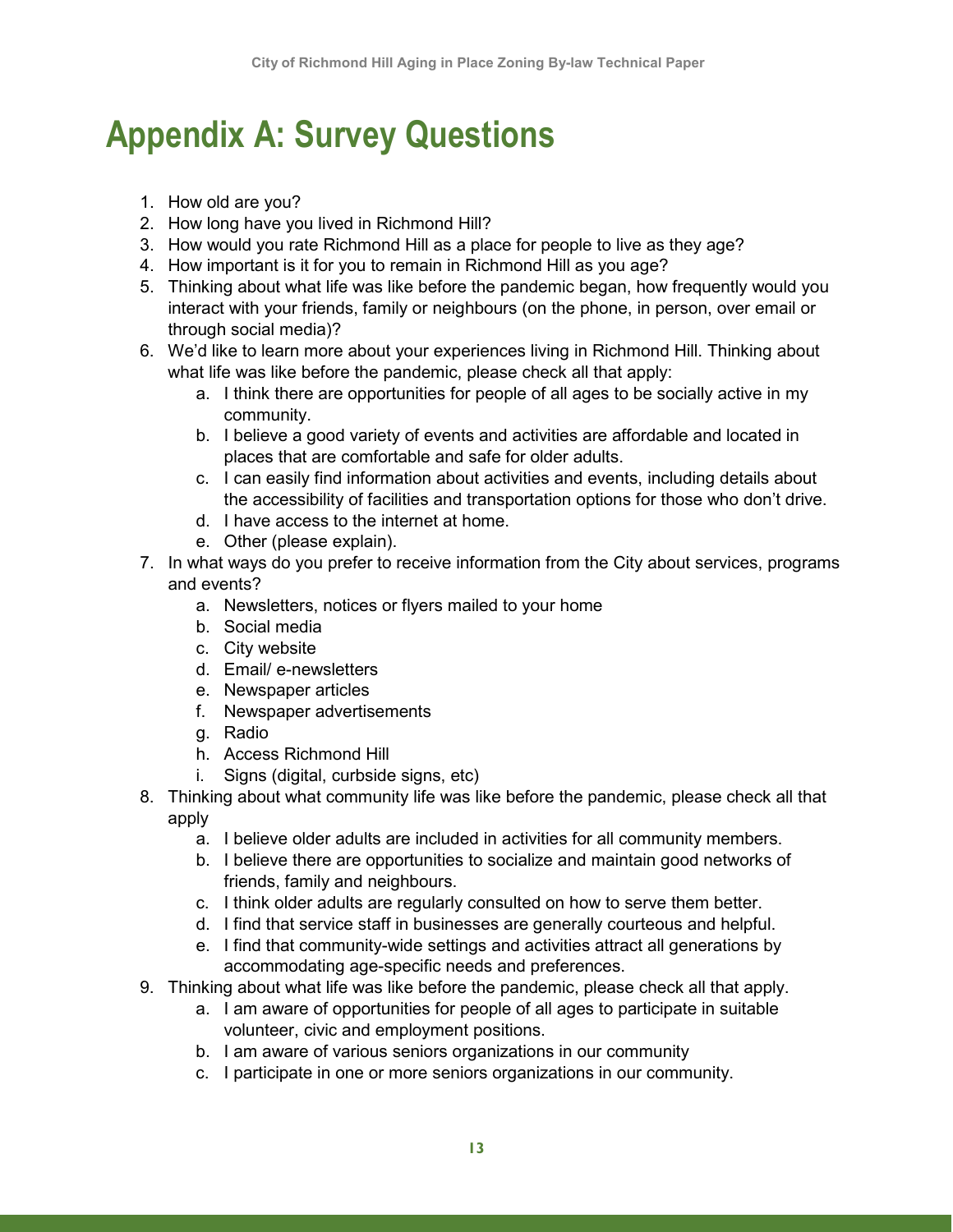- d. I believe appropriate training and guidance are provided to older adults to support a wide range of volunteer and employment opportunities.
- e. I believe local employers are aware of the potential contribution of mature workers and are aware of the benefits of attracting, retaining and developing these individuals.
- f. I believe workplaces are adapted to meet the needs of older adults.
- 10. As you age, do you think you could comfortably continue to live in
	- a. Your current home
	- b. Your neighbourhood
	- c. Richmond Hill
	- d. Outside of Richmond Hill
- 11. Are the following support services for older adult housing and care services/ facilities available in your neighbourhood?
	- a. Community Centres and libraries (both publicly and privately operated)
	- b. Home support services (personal support workers, meal delivery)
	- c. Adult lifestyle communities (residences marketed to older adults)
	- d. Retirement homes (independent living with support services such as meals and housekeeping)
	- e. Long-term care homes (nursing homes)
- it is for you to see the following support services located in your neighborhood? 12. To provide options for older adults to stay in their community, please rate how important
	- a. Community Centres and libraries (both public and private)
	- b. Home support services (personal support workers, meal delivery)
	- c. Adult lifestyle communities (residences marketed to older adults)
	- d. Retirement homes (independent living with support services such as meals and housekeeping)
	- e. Long-term care homes (nursing homes)
- 13. Please rate how important the following factors are in establishing older adult housing and care facilities in residential neighbourhoods?
	- a. Outdoor Spaces (parks, sidewalks, accessible buildings)
	- b. Scale of use (such as size of buildings or size of property)
	- c. Design of Buildings (such as fitting within the existing character of the neighbourhood)
	- d. Traffic circulation (such as increased on-site or street congestion)
	- e. Connectivity (such as access to transit, along major streets)
	- f. Parking (such as on site or on street parking availability)
	- g. Noise (such as the location of on-site amenity or parking area being located too close to existing uses)
- 14. Which of the following services (open to the general public) would you want to locate within older adult housing and care facilities?
	- a. Health Services (such as clinics, pharmacies or counselling)
	- b. Social Services (such as employment services or settlement services)
	- c. Recreation Space (such as gymnasiums, fitness classes or community meeting rooms)
	- d. Personal Services (such as beauty salons)
	- e. Professional Services (such as legal services or accountants)
	- f. Retail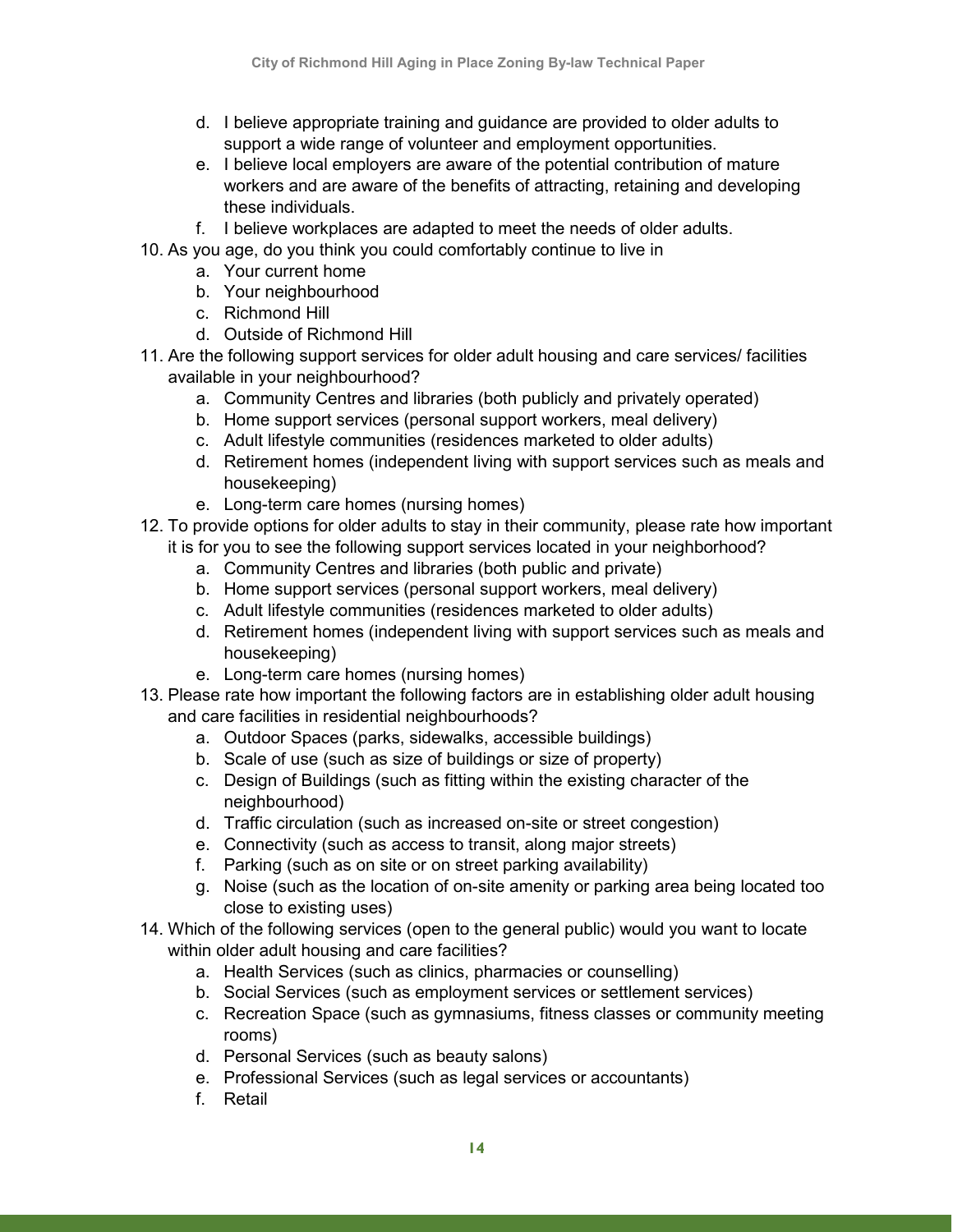- g. Libraries
- h. Government Services (such as where you can renew your health card or pay your taxes)
- i. Places of Worship (such as churches, mosques, temples or synagogues)
- j. Day Nurseries (childcare centres, not including private home daycare)
- k. Arts and entertainment (such as theatres, museums or cultural centres)
- 15. Please tell us more about how you think the City can create communities that support aging in place.
- 16. To help us better understand our residents' needs, may we ask the name of the street you live on?